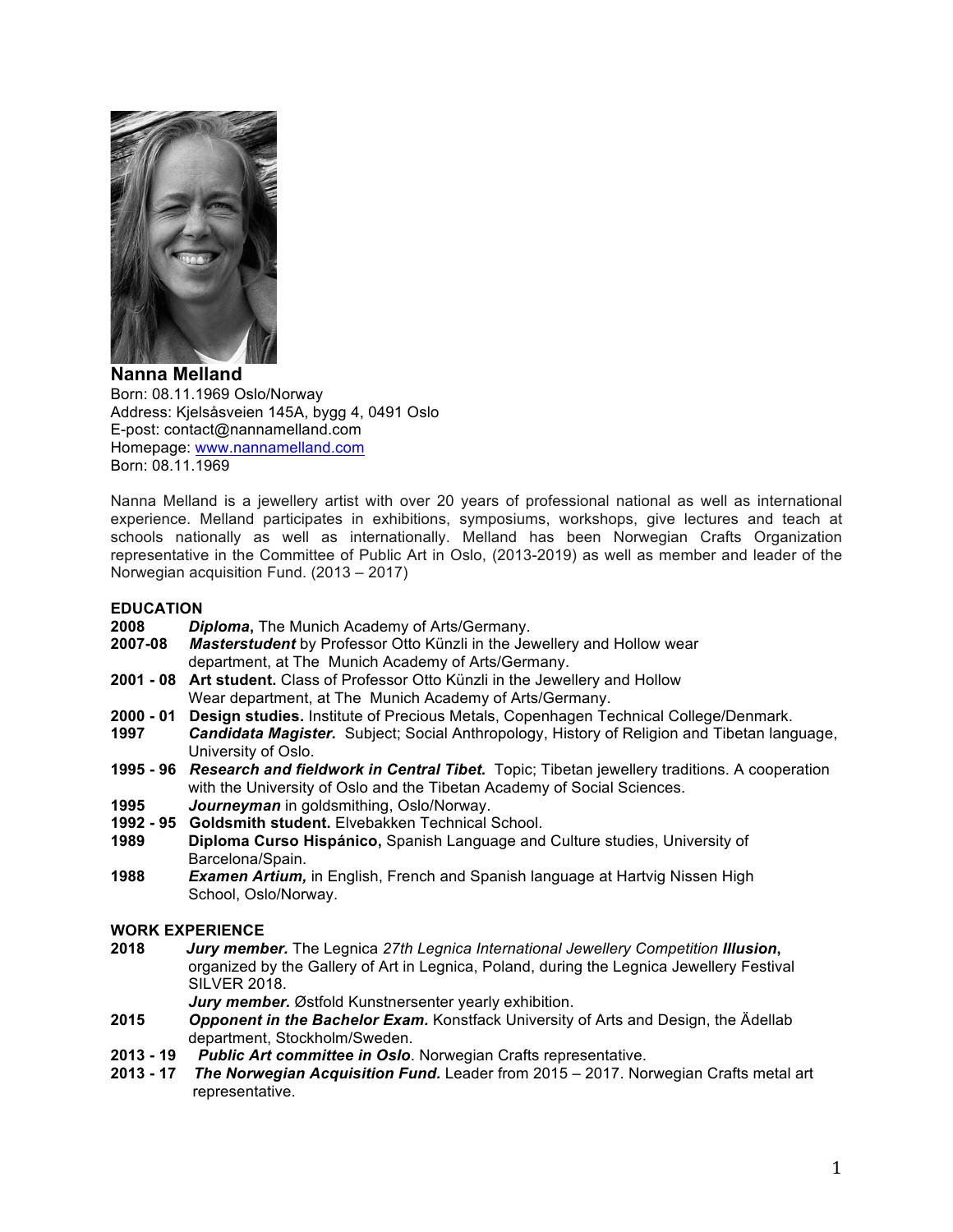- **2002 - 08** *Exhibition assistant.* Akademie der Schöne Künste, Munich/Germany.
- **1997 - 00** *Goldsmith* in Ole Lyngaard Goldsmith Company, Copenhagen/Denmark.

### **TEACHING EXPERIENCE**

- **2019 Oslo National Academy of the Arts, the Metal department,** guest teacher autumn semester.
- **Oslo National Academy of the Arts, the Metal department,** guest teacher spring semester.
- **2018 Oslo National Academy of the Arts, the Metal department,** guest teacher.
- **2017 Burg Giebichenstein,** Guest Professor Jewellery class, Halle/Germany.
- **2014 Oslo National Academy of the Arts, the Metal department.** Guest teacher in the course; *Ritual*. Bachelor and Master students.
	- **Oslo National Academy of the Arts, the Metal department.**

 Guest teacher in the deepening course; *Chaos, Between, Order.* Bachelor and Master students.

 **The Institute of Precious Metals, Copenhagen/Denmark,** School of Design and Business. Guest teacher in the Workshop; *Chaos, Between,* Order. Bachelor students.

**2010 Konstfack University of Arts and Design, the Ädellab department.** Guest teacher in the Workshop; *A Rose isn`t just a Rose.* Bachelor students.

#### **PRICES AND AWARDS**

- **2013 Prize of Excellence,** in the exhibition Pushing Boundaries Chasing Challenges, Beijing/China.
- **2008 First Prize, Arts and Crafts Triennial,** Norwegian Artist Help Foundation. **The Munich Academy of Arts** *Debutant* **Support Grant,** Bavarian State Ministry of Science, Research & Art.

# **GRANTS**

| 2017 | <b>Travel Support Grant from Norwegian Crafts Organization;</b>                                                     |
|------|---------------------------------------------------------------------------------------------------------------------|
|      | For exhibition of Swarm in Tallinn Triennial, Tallinn/Estonia.                                                      |
| 2016 | 5 years Norwegian Government Artist Support Grant.                                                                  |
|      | Norwegian External Affairs Support Grant for International Art and Culture                                          |
|      | Collaboration;                                                                                                      |
|      | For exhibition and transport of Swarm to Tallinn Triennial, Tallinn/Estonia.                                        |
| 2014 | Travel Support Grant from Norwegian Crafts Organization;                                                            |
|      | For exhibiting the work Swarm in Collective 2 Design Fair, New York/USA.                                            |
| 2013 | <b>Travel Support Grant from Norwegian Crafts Organization;</b>                                                     |
|      | For exhibition of Swarm at Sonderschau Schmuck 2013, Munich/Germany.                                                |
|      | For exhibition of Swarm in the exhibition Pushing Boundaries Chasing Challenges,                                    |
|      | Beijing/China.                                                                                                      |
|      | Norwegian External Affairs Support Grant for International Art and Culture                                          |
|      | <b>Collaboration;</b>                                                                                               |
|      | For exhibition and transport of Swarm to the Schmuck fair in Munich.                                                |
|      | For exhibition and transport of Swarm to the exhibition Pushing Boundaries, Chasing<br>Challenges in Beijing/China. |
| 2012 | 3 years Norwegian Government Artist Support Grant.                                                                  |
|      | Project support from Arts Council of Norway for the project Swarm.                                                  |
|      | Norwegian External Affairs Support Grant for International Art and Culture                                          |
|      | <b>Collaboration;</b>                                                                                               |
|      | For solo exhibition Swarm in Gallery Spektrum, Munich Germany.                                                      |
|      | For exhibition at Collect with Swarm at the Collect International Craft Trade Fair, Saatchi                         |
|      | Gallery, London/England.                                                                                            |
|      | Travel Support Grant from Norwegian Crafts Organization;                                                            |
|      | For exhibition Swarm at the Collect International Craft Trade Fair, Saatchi Gallery,                                |
|      | London/England.                                                                                                     |
| 2011 | Norwegian External Affairs Support Grant for International Art and Culture                                          |
|      | Collaboration;                                                                                                      |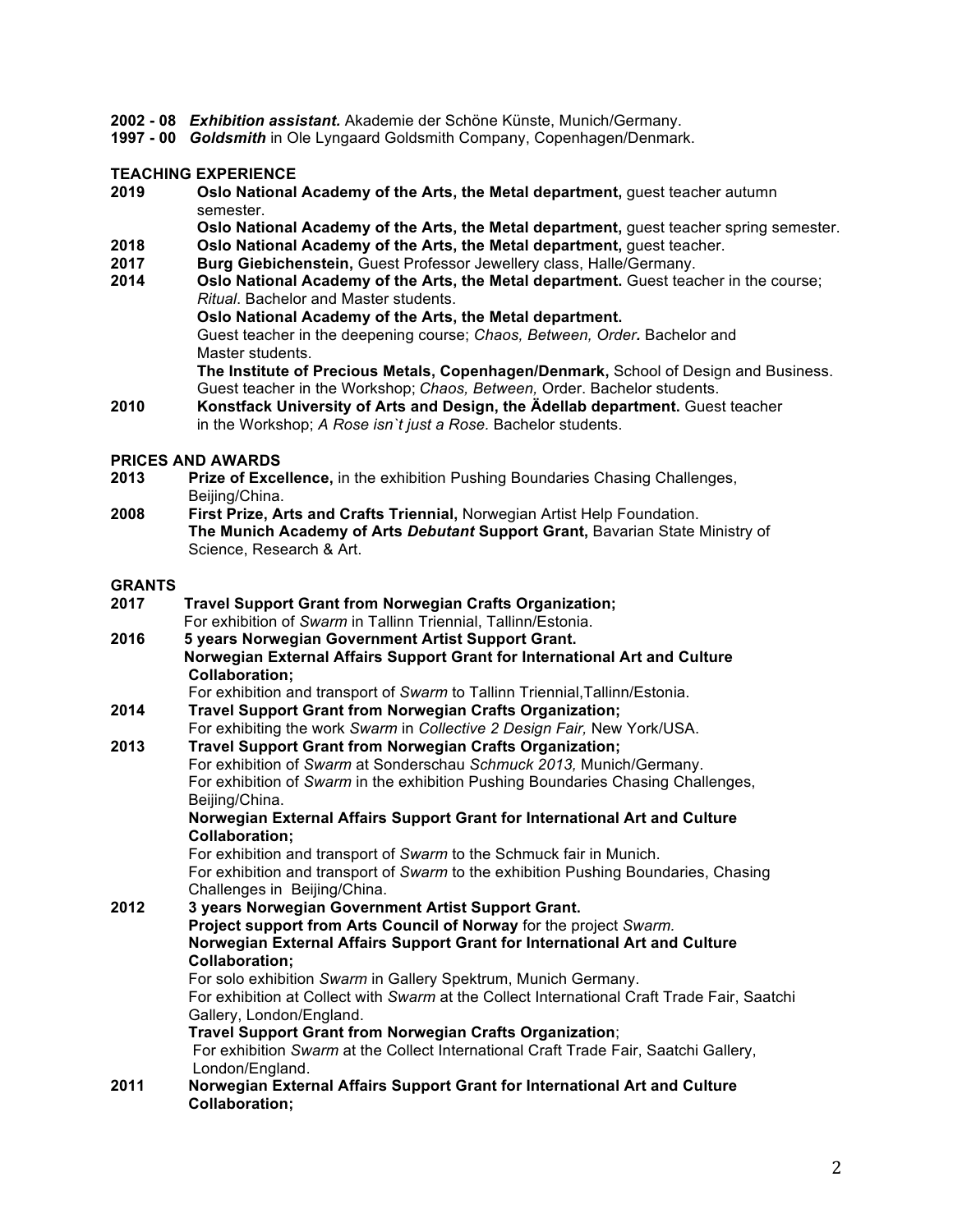|                        | For exhibition in the exhibition Jewellery Unleashed!, Arnhem Holland.<br>Travel Support Grant from Norwegian Crafts Organization;<br>Jewellery Unleashed! Arnhem/Holland.          |
|------------------------|-------------------------------------------------------------------------------------------------------------------------------------------------------------------------------------|
| 2010                   | For exhibition at Collect International Craft Trade Fair, Saatchi Gallery, London/England.<br>2 years Norwegian Government Artist Support Grant.                                    |
|                        | Norwegian External Affairs Support Grant for International Art and Culture                                                                                                          |
|                        | Collaboration,                                                                                                                                                                      |
|                        | For exhibition at the Collect International Craft Trade Fair, Saatchi Gallery,                                                                                                      |
|                        | London/England.                                                                                                                                                                     |
|                        | American Scandinavian Foundation, to Haystack Mountain School of Crafts, Deer                                                                                                       |
|                        | Island/USA.                                                                                                                                                                         |
|                        | Exhibition Support Grant from Arts Council of Norway, for exhibition at East Fold Art                                                                                               |
|                        | Center, Fredrikstad/Norway.                                                                                                                                                         |
| 2009                   | 1 Year Support Grant for Young and new established Artists, Norwegian                                                                                                               |
|                        | <b>Government Artist Support Grant.</b>                                                                                                                                             |
|                        | Norwegian External Affairs Support Grant for International Art and Culture                                                                                                          |
|                        | <b>Collaboration;</b>                                                                                                                                                               |
|                        | For the exhibition Its all about Love, in Centro Diseño Cine Televisión, Mexico City/Mexico.<br>For exhibition in The Sting of Passion, Manchester Art Gallery, Manchester England. |
|                        | For exhibition in Lingam, Konstfack Art and Design University, Stockholm/Sweden.                                                                                                    |
|                        | For transportation of work to the exhibition Koru3, Imatra Art Museum, Imatra/Finland.                                                                                              |
|                        | Travel Support Grant from Norwegian Crafts Organization;                                                                                                                            |
|                        | For exhibition in Koru3, Imatra Art Museum, Imatra/ Finland.                                                                                                                        |
|                        | For exhibition in Lingam, Konstfack Art and Design University, Stockholm/Sweden.                                                                                                    |
| 2008                   | <b>LFA Förderbank in Bayern, Munich/Germany, support for production of Debutant Price</b>                                                                                           |
|                        | Catalogue at the Academy of Arts in Munich.                                                                                                                                         |
| 2007                   | Oscar - Karl-Forster - Grant - Fund.                                                                                                                                                |
| 2006                   | Support Grant for Foreign Students, Bavarian State Ministry of Science,                                                                                                             |
|                        | Research and Art.                                                                                                                                                                   |
| 2005                   | Lise and Arnfinn Hejes Fund.                                                                                                                                                        |
| 2004                   | Salzburg International Summer Academy, Support Grant from Bavarian State Ministry<br>of Science, Research and Art.                                                                  |
| 2003                   | Johan Helmich Janson and Marcia Jansons Fund.                                                                                                                                       |
|                        | 2001 - 06 The Danish Government Education Support Grant.                                                                                                                            |
| 2001                   | Lise and Arnfinn Hejes Fund.                                                                                                                                                        |
| 2000                   | Lise and Arnfinn Hejes Fund.                                                                                                                                                        |
|                        | Johan Helmich Janson and Marcia Jansons Fund.                                                                                                                                       |
| 1996                   | <b>NORAD</b> (Norwegian Department for the development of International support Networks).                                                                                          |
| 1995                   | Solo Fund - Support Program for Talented Young Norwegians.                                                                                                                          |
|                        | 1989 - 97 Norwegian State Educational Loan Fund                                                                                                                                     |
|                        | <b>WORKS IN PUBLIC COLLECTIONS</b>                                                                                                                                                  |
|                        | Nordenfjeldske Fine Art Museum, Trondheim/Norway.                                                                                                                                   |
|                        | Collection Marzee, Nijmegen/The Netherlands.                                                                                                                                        |
|                        | Collection Hiko Mizuno, Tokyo/Japan.                                                                                                                                                |
| <b>SOLO EXHIBITION</b> |                                                                                                                                                                                     |
| 2013                   | Swarm, Deichmanske mainlibrary, Oslo/Norway.                                                                                                                                        |
| 2012                   | Swarm, Gallery Spektrum, Munich/Germany.                                                                                                                                            |
|                        |                                                                                                                                                                                     |
|                        | <b>GROUP EXHIBITIONS</b>                                                                                                                                                            |
| חרחר                   | Site offects, the Rayerisch arts and craft erganization Munich/Cermany On tour                                                                                                      |

- **2020** *Site effects,* the Bayerisch arts and craft organization, Munich/Germany. On tour. Curators Anja Eichler and Katja Toporski.
- **2019** *Everyone says hello*, Kunstnerforbundet, Oslo/Norway. Curator Lars Sture. *Schmuckismus,* the Pinakotek Moderne, Munich/Germany. Curator professor Karen Pontoppidan.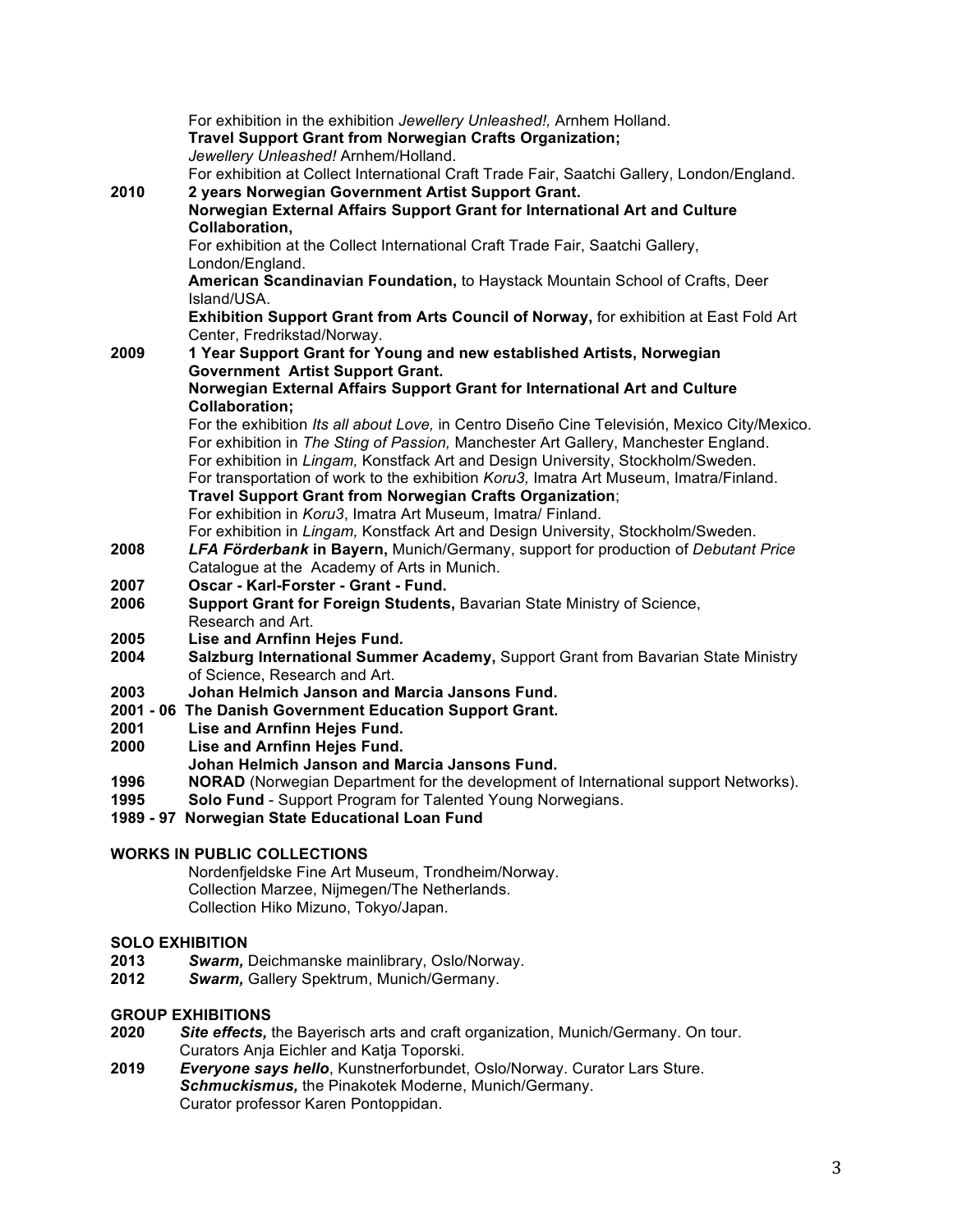|      | Swarm, Atty Gallery, Bangkok/Thailand.<br>Swarm, Hotel Fair, Bangkok/Thailand. Represented by Atty Gallery.<br>Body Control, Museum of Modern Art, Arnheim/Nederland. |
|------|-----------------------------------------------------------------------------------------------------------------------------------------------------------------------|
|      | Curator Anne-Karlijn van Kesteren.                                                                                                                                    |
| 2018 | The language of things, meaning and value in contemporary jewellery,                                                                                                  |
|      | The Dowse Art Museum, curator Sian von Dyk.                                                                                                                           |
|      | Oslo Open, Frysja Art centre, Oslo/Norway.                                                                                                                            |
| 2017 | Norwegian Craft Annual Show, Nordenfjeldske Art and Craft Museum,                                                                                                     |
|      | Trondheim/Norway. Juried.                                                                                                                                             |
|      | Samlet - en kollektivutstilling med kunstnere fra Frysja Kunstnersenter, BOA gallery in                                                                               |
|      | Oslo. Curator Jannik Abel.                                                                                                                                            |
|      | Lost Paradise, Organisation Alliages, juried, Lille/France.                                                                                                           |
|      | The Tallin 7th Applied Art Triennale, juried, Estonia Art Museum, Tallin/Estonia.                                                                                     |
|      | Galerie Spektrum - Die Münchner Zeit, The Art and Craft Fair in Munich/Germany.                                                                                       |
|      | Long live Dead Nature, The Academy of Art and Design in Wroclaw/Poland. Curator                                                                                       |
|      | Giedymin Jablonski                                                                                                                                                    |
|      | Medusa, Jewels and Taboos, The Musée d'Art moderne de la Ville de Paris/France.<br>Curator Anne Dressen.                                                              |
| 2016 | Auction! Akademy of Fine Arts in Munich, Class of jewellery and hollow wear.                                                                                          |
|      | 35 Jahre Spektrum Gallery, Munich/Germany.                                                                                                                            |
|      | Open Space - Mind Maps, National museum, Kulturhuset Stadsteatern,                                                                                                    |
|      | Stockholm/Sweden. Curator Dr.Ellen Maurer.                                                                                                                            |
|      | Oslo Open, Frysja Art centre, Oslo/Norway.                                                                                                                            |
| 2015 | Swarm, Pop Up-store, So Collective, Oslo/Norway.                                                                                                                      |
|      | Oslo Open, Frysja Art centre, Oslo/Norway.                                                                                                                            |
| 2014 | Swarm, at Collective 2 Design Fair, Represented by Sienna Gallery, New York/USA.                                                                                      |
|      | Swarm in the exhibition: Och vad jag ser är ändelöst stort, Küngsbacka Konsthall,                                                                                     |
|      | Kungsbacka/Sweden. Curator Linda Marie Karlson.                                                                                                                       |
|      | Wie viele Worte braucht der Mensch? Gallery Waidspeicher, Kulturhof zum Güldenen                                                                                      |
|      | Krönbacken Erfurt/Germany.                                                                                                                                            |
|      | Gabentisch, Gallery Spektrum, Munich/Germany.                                                                                                                         |
|      | Selbdritt, Leonrodhaus, Munich/Germany.                                                                                                                               |
| 2013 | Swarm in the exhibition: Pushing Boundaries, Chasing Challenges, The Chinese                                                                                          |
|      | Millennium Monument, Beijing/China.                                                                                                                                   |
|      | Swarm, in Sonderschau Schmuck at the Handtwerksmesse Munich/Germany.                                                                                                  |
|      | Swarm, in Frame at the Handtwerksmesse Munich/Germany.                                                                                                                |
|      | Swarm, in Sonderschau Schmuck in Gallery Ring in Legniza/Poland.                                                                                                      |
| 2012 | Mirror Mirror, gallery Espace Solidor, Cagnes Sur le Mer/France, gallery Velvet da Vinci, San                                                                         |
|      | Fransisco/USA. Curators Jo Bloxham, Ben Lignel.                                                                                                                       |
|      | Swarm, at Collect, Craft and Art Fair, Saatchi Gallery, London/England. Represented by                                                                                |
|      | gallery Kunst1.                                                                                                                                                       |
|      | 30 years jubilee Gallery Spektrum, gallery Spektrum, Munich/Germany.                                                                                                  |
| 2011 | Pin Anonimum, Exd'11 Lisboa/Portugal. Curator Kristina Felipe.                                                                                                        |
|      | Jewellery Unleashed!, Museum of Modern Art Arnhem/Holland. On Tour; Museum Bellerive,                                                                                 |
|      | Zürich/Switzerland. Curator Lisebeth den Besten.                                                                                                                      |
|      | Castles, miniatures, Astrology and Alchemy: Carraresi's Padua in Contemporary                                                                                         |
|      | Jewellery, Oratorio of San Rocco, Padua/Italy. Juried.                                                                                                                |
|      | Under That Cloud, Gallery Spektrum/Munich/Germany. Curator Jo Bloxham,                                                                                                |
|      | On Tour Gallery Velvet da Vinci San Fransisco/USA, Gallery Klimt02, Barcelona/Spain,                                                                                  |
|      | Manchester Art Gallery, Manchester/Great Britain.                                                                                                                     |
|      | Collect, Saatchi Gallery, London/England. Represented by gallery Kunst1.                                                                                              |
| 2010 | Endring og Stillstand - Hagen som motiv og materiale i kunsten, gallery F15, Jel                                                                                      |
|      | Island/Norway. Curator Siv Hofsvang,                                                                                                                                  |
|      | Les Fleurs du Mal, Østfold Art Center, Fredrikstad/Norway.                                                                                                            |
|      | Its all about love, Center for Experimental Studies, (Centro Diseño Cine Televisión),                                                                                 |
|      | Mexico City/Mexico.                                                                                                                                                   |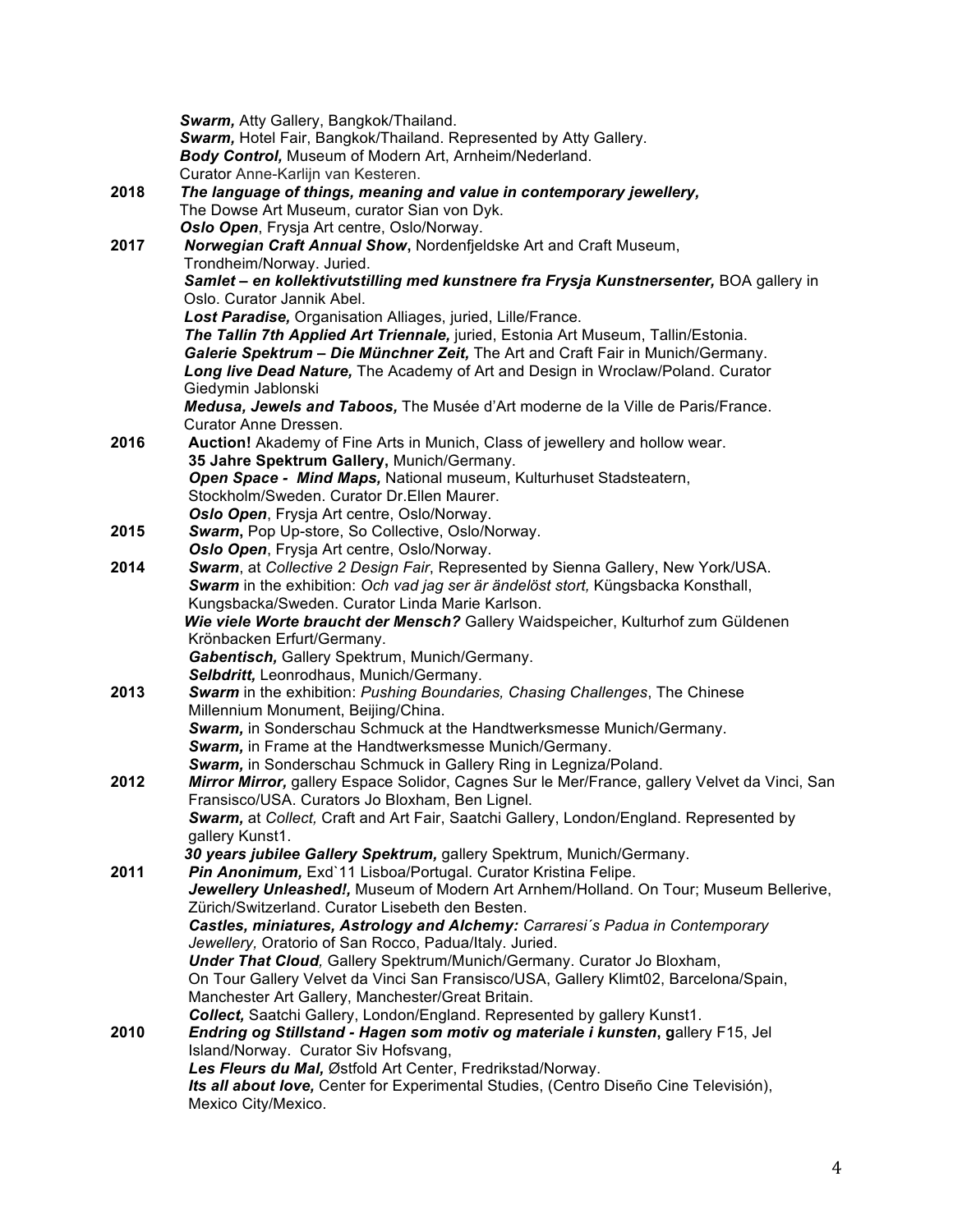|      | This is Just Another Love Song About Death, Sopot/Poland. Curators Group Six.<br>Collect, Craft and Art Fair Saatchi Gallery, London/England. Represented by gallery Kunst1.<br>Op Voorraad, Jewellery Pop Up-store, Taiwan Design Week, Taipei/Taiwan.<br>Art Karlsuhe Fair for Classic and Contemporary Art, Karlsruhe/Germany. Represented<br>by gallery Spektrum. |
|------|-----------------------------------------------------------------------------------------------------------------------------------------------------------------------------------------------------------------------------------------------------------------------------------------------------------------------------------------------------------------------|
|      | Op Voorraad, Jewellery Pop Up-store. Online shop.                                                                                                                                                                                                                                                                                                                     |
| 2009 | Offen, Städtische Atelierhaus, Munich/Germany. Curator Patricia With.                                                                                                                                                                                                                                                                                                 |
|      | Koru3, Imatra Art Museum, Imatra/Finland. Juried.                                                                                                                                                                                                                                                                                                                     |
|      | Op Voorraad, Jewellery Pop Up-store, Inside Design, Amsterdam/Holland.                                                                                                                                                                                                                                                                                                |
|      | Lingam, Konstfack Art and Design University/Stockholm/Sweden. On tour Catharijneconvent                                                                                                                                                                                                                                                                               |
|      | Museum in Utrecht/Holland, Sites des Anciens Abattoirs, World Craft Council, Mans/Belgium.                                                                                                                                                                                                                                                                            |
|      | Curator professor Ruudt Peters.                                                                                                                                                                                                                                                                                                                                       |
|      | The Sting of Passion, Manchester Art Gallery, Manchester/England. Curator Jo Bloxham.                                                                                                                                                                                                                                                                                 |
|      | Det urovekkende vakre, exhibition Tendencies, Gallery F15, Jel Island/Norway. Curators                                                                                                                                                                                                                                                                                |
|      | Edith Lundebrekke and Franz Schmidt.                                                                                                                                                                                                                                                                                                                                  |
|      | ArtKarlsuhe Fair for Classic and Contemporary Art, Karlsruhe/Germany. Represented by                                                                                                                                                                                                                                                                                  |
|      | gallery Spektrum.                                                                                                                                                                                                                                                                                                                                                     |
| 2008 | Open Art in Gallery Spektrum, Mari Ischikawa and Nanna Melland, Munich/Germany.                                                                                                                                                                                                                                                                                       |
|      | Material Fatigue, Norwegian Crafts Triennial, Nordenfjelske Museum, Trondheim/Norway. On                                                                                                                                                                                                                                                                              |
|      | Tour; gallery Norsu Helsinki/Finland. Juried.                                                                                                                                                                                                                                                                                                                         |
|      | Des Wahnsinns Fette Beute, Pinakotek Moderne, Munich/Germany. Curator Dr.Florian                                                                                                                                                                                                                                                                                      |
|      | Hufnagel.                                                                                                                                                                                                                                                                                                                                                             |
|      | Valentine, Gallery Iron, Copenhagen/Denmark. Curator Mari Keto.                                                                                                                                                                                                                                                                                                       |
|      | Debütanten, Auditorium Academy of Arts in Munich/Germany.                                                                                                                                                                                                                                                                                                             |
|      | Diploma, Auditorium in the Art Academy in Munich/Germany.                                                                                                                                                                                                                                                                                                             |
| 2007 | Glasswear, New York Museum of Arts and Design. On tour USA/Germany. Toledo Museum of                                                                                                                                                                                                                                                                                  |
|      | Art, Toledo/USA, Pforzheim Jewellery MuseumPforzheim/Germany. Curator Dr.Ursula                                                                                                                                                                                                                                                                                       |
|      | Neuman.                                                                                                                                                                                                                                                                                                                                                               |
|      | Die Blume, Gallery Handwerk Munich/Germany. Curators Dr.Wolfgang Lösche, Dr.Angela                                                                                                                                                                                                                                                                                    |
|      | Böck.                                                                                                                                                                                                                                                                                                                                                                 |
|      | Kunst treibt Blüten, Pforzheim Jewellery Museum Pforzheim/Germany. Curator Cornelie                                                                                                                                                                                                                                                                                   |
|      | Holzbach.                                                                                                                                                                                                                                                                                                                                                             |
|      | Tatort/Bloody Mary, Gallery Marzee, Nijmegen/The Netherlands. Klasse Otto Künzli.                                                                                                                                                                                                                                                                                     |
|      | Absolute beauty, 16th international Silver art Competition, Gallery of Art, Legnica/Poland.                                                                                                                                                                                                                                                                           |
|      | Sonderschau Schmuck, International Craft Trade Fair. Munich/Germany. On tour;                                                                                                                                                                                                                                                                                         |
|      | Oratorio San Rocco Padua/Italy. Juried.                                                                                                                                                                                                                                                                                                                               |
|      | Des habits et nous - Vêtir nos identités, Rennes Museum. On tour Museum                                                                                                                                                                                                                                                                                               |
|      | Faouet/Museum Bernard d'Ageci Niort/Arles Museum/Mulhouse Museum. Curator Monique                                                                                                                                                                                                                                                                                     |
| 2006 | Manoha,<br>Smykkenes Avantgard, Det Round Tower, Copenhagen/Denmark. Curator group Au                                                                                                                                                                                                                                                                                 |
|      | Art.                                                                                                                                                                                                                                                                                                                                                                  |
|      | Lass den Sonnenschein herein, Boardroom Academy of Arts in Munich/Germany.                                                                                                                                                                                                                                                                                            |
|      | Class Otto Künzli.                                                                                                                                                                                                                                                                                                                                                    |
|      | Tatort/Mark your Territory, Gallery Marzee, Nijmigen/The Netherlands. Class Otto                                                                                                                                                                                                                                                                                      |
|      | Künzli.                                                                                                                                                                                                                                                                                                                                                               |
| 2005 | Unlimited, presenting Jewellery out of the box,                                                                                                                                                                                                                                                                                                                       |
|      | Gallery Wittenbrink Fünf Höfe, Munich/Germany. Three Schools Project.                                                                                                                                                                                                                                                                                                 |
|      | In Corporer, Biennale for Contemporary Jewellery, Musée des Beaux-Artes,                                                                                                                                                                                                                                                                                              |
|      | Nîmes/France. Curator Monique Manoha,                                                                                                                                                                                                                                                                                                                                 |
|      | Aufgebockt, Boardroom Academy of Arts in Munich/Germany. Class Otto Künzli.                                                                                                                                                                                                                                                                                           |
|      | Tatort/ Tatwort, Gallery Marzee, Nijmigen/The Netherlands. Class Otto Künzli.                                                                                                                                                                                                                                                                                         |
|      | Puls, Gallery der Schmiede, Aying/Germany.                                                                                                                                                                                                                                                                                                                            |
| 2004 | Juweel, St. Nicolaas Chapel, Amsterdam. Three Schools Project.                                                                                                                                                                                                                                                                                                        |
|      | Pedaloop, Dianatempel, Hofgarten Munich. Three Schools Project.                                                                                                                                                                                                                                                                                                       |
|      | Synchronize, Gallery Yu, Tokyo. Three Schools Project.                                                                                                                                                                                                                                                                                                                |
|      | Is there really cat in cat food? Boardroom Academy of Arts in Munich/Germany. Class                                                                                                                                                                                                                                                                                   |
|      |                                                                                                                                                                                                                                                                                                                                                                       |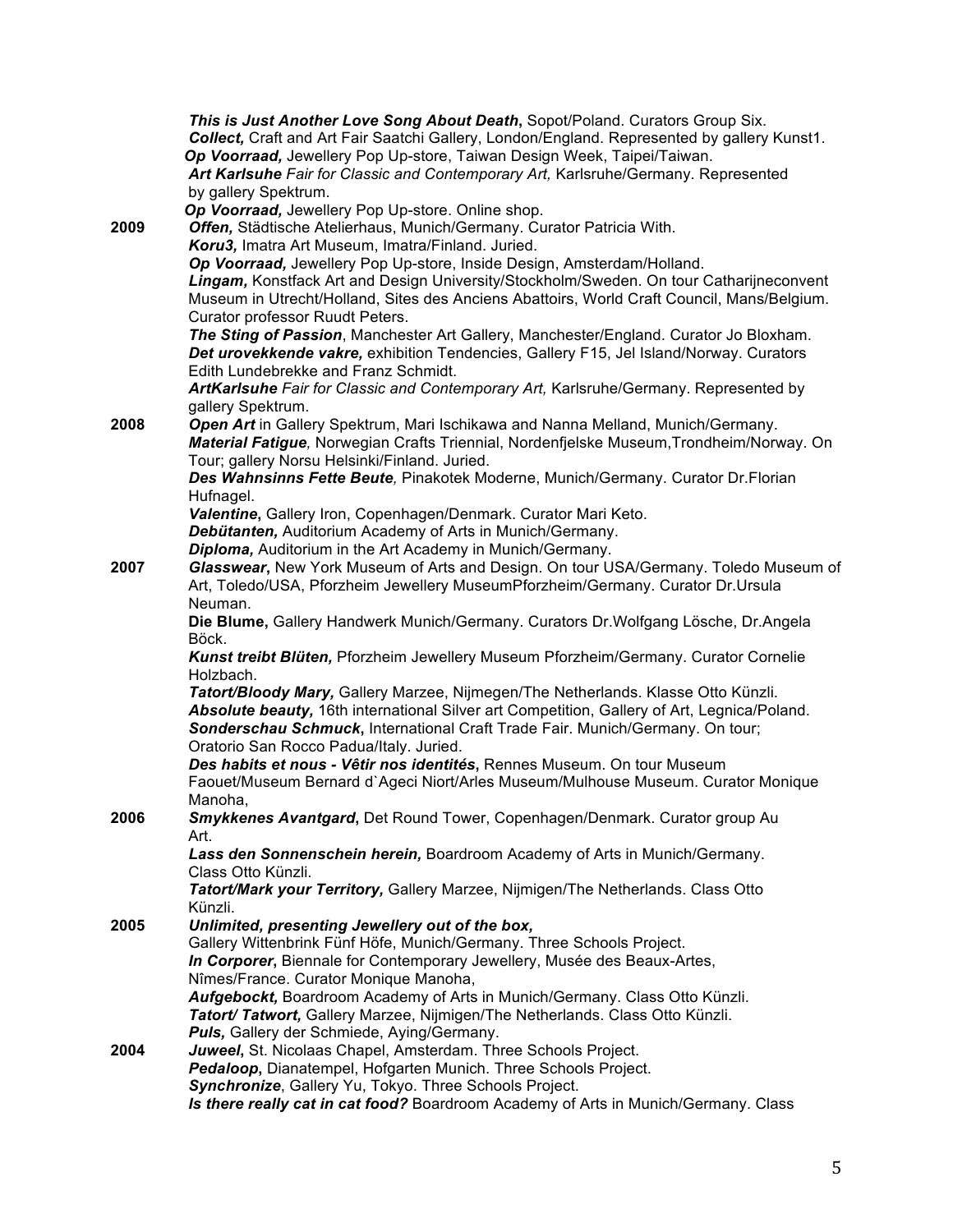Otto Künzli.

 *Tatort/VIP***,** Gallery Marzeé, Nijimigen/The Netherlands. Class Otto Künzli. **2003** *Anillo Extra Virgine,* Boardroom Academy of Arts in Munich/Germany. Class Otto Künzli.

 *Tatort/ Koffer - My Suitcase is my Oyster,* Gallery Marzee, Nijmegen/The Netherlands. Class Otto Künzli.

 *In aller stille***,** Franziskaner Museum, Villingen - Schwenningen/Germany. Curator Daniel Bräg.

- **2002** *Ladies First,* Main hall East Academy of Arts in Munich/Germany. Class Otto Künzli. *from OO to OO,* Gallery Oona, Berlin/Germany. Class Otto Künzli. *Right on time***,** Dom Museum Frankfurt Am Main/Germany. Curator Daniel Bräg. *Schmuck***,** Städtische Gallery in Cordon house, Cham/Germany. Class Otto Künzli.
- **2001** *Objekter til drømme***,** Gallery Aurum, Copenhagen/Denmark. Curator Carolina Vallejo.

#### **PUBLIC PROJECTS**

- **2019** Main initiator and co-organizer of the Oslo culture night at Frysa Art center. Outdoor cinema; Fitzcarraldo with live opera performance with Randi Røssaak.
- **2018** Main initiator and co-organizer of the Oslo culture night at Frysa art center. Outdoor cinema; De dødes tjern with live performance with the actress Henny Moan and musical performance by the guitarist Frode Barth.
- **2017** Main initiator and co-organizer of the Oslo culture night at Frysa art center. Outdoor cinema; Nosferatu with live musical performance by Bugge Wesseltoft og Nils Petter Moldvær.
- **2016** Main initiator and organizer of a Pecha Kucha event at Frysja art center.
- **2013** Related with the exhibition of Swarm at Deichmanske main library in, a series of films and lectures related to the Swarm topic was organized and managed. contributors like: arrangerte jeg flere filmer og foredrag relatert til Sverm tematikken med bidragsytere som; astrophysicist Eirik Newth, author and China traveler Torbjørn Færøvik among some.

### **PARTICIPATION IN SYMPOSIUMS/PROJECTS/WORKSHOPS**

- **2014** *Erfurt Schmuck Symposium,* Erfurt/Germany
- **2013** *Pushing Boundaries Chasing Challenges Symposium,* Beijing/China.
- **2012** *Turnov Symposium,* Turnov/Tjekkia.
- **2011** *Eyelasses***,** *Hot Week* seminar. Workshop with Tehri Tolvanen and Manuel Villena.
- **2010** *The Gray Area Symposium,* Mexico City/Mexico.
- **2009** *Koru3 symposium,* Imatra/Finland. Workshop with Iris Eichenberg. *The Sting of Passion Symposium,* Manchester/England. *Forbidden Beauty Symposium,* Oslo/Norway.

*The Box* - *Hot Week* seminar, Oslo/Norway. Workshop with Lin Cheung and Peter Bauhuis.

- **2008** *The Bowl - Hot Week* seminar, Oslo/Norway. Workshop with David Huycke and Yu Chun.
- **2004 Salzburg International Summer Academy. W**orkshops with Jan Fabre and Caroline Broadhead.

Three Schools Project, *Replaces - Keyplaces,* Sandberg Institute, Amsterdam/Holland, The Munich Academy of Arts/Germany, Hiko Mizuno College, Tokyo/Japan.

# **PUBLIC LECTURES**

- **2019 Oslo National Academy of the Arts.** Artist presentation.
- **2017 Burg Giebichenstein,** Artist presentation. University of Arts and design, Halle/Germany.
- **2016 Pecha Kucha** presentation at Frysja Art centre, Oslo/Norway.
- **2015 Handwerkskammer Munich/Germany.** Lecture in the seminar *Re-Public Jewelry*.
- **2014 Kulturforum Haus Dacheröden, Erfurt/Germany**. Artist presentation in relation with the Erfurt Symposium.

 **Oslo National Academy of the Arts.** Artist presentation in the course*; Rituals.* Bachelor and master students.

 **Oslo National Academy of the Arts.** Artist presentation in relation as a guest teacher in the deepening course for Bachelor and Master students,

**Institute of precious Metals, Copenhagen/Denmark.** Artist presentation in relation as a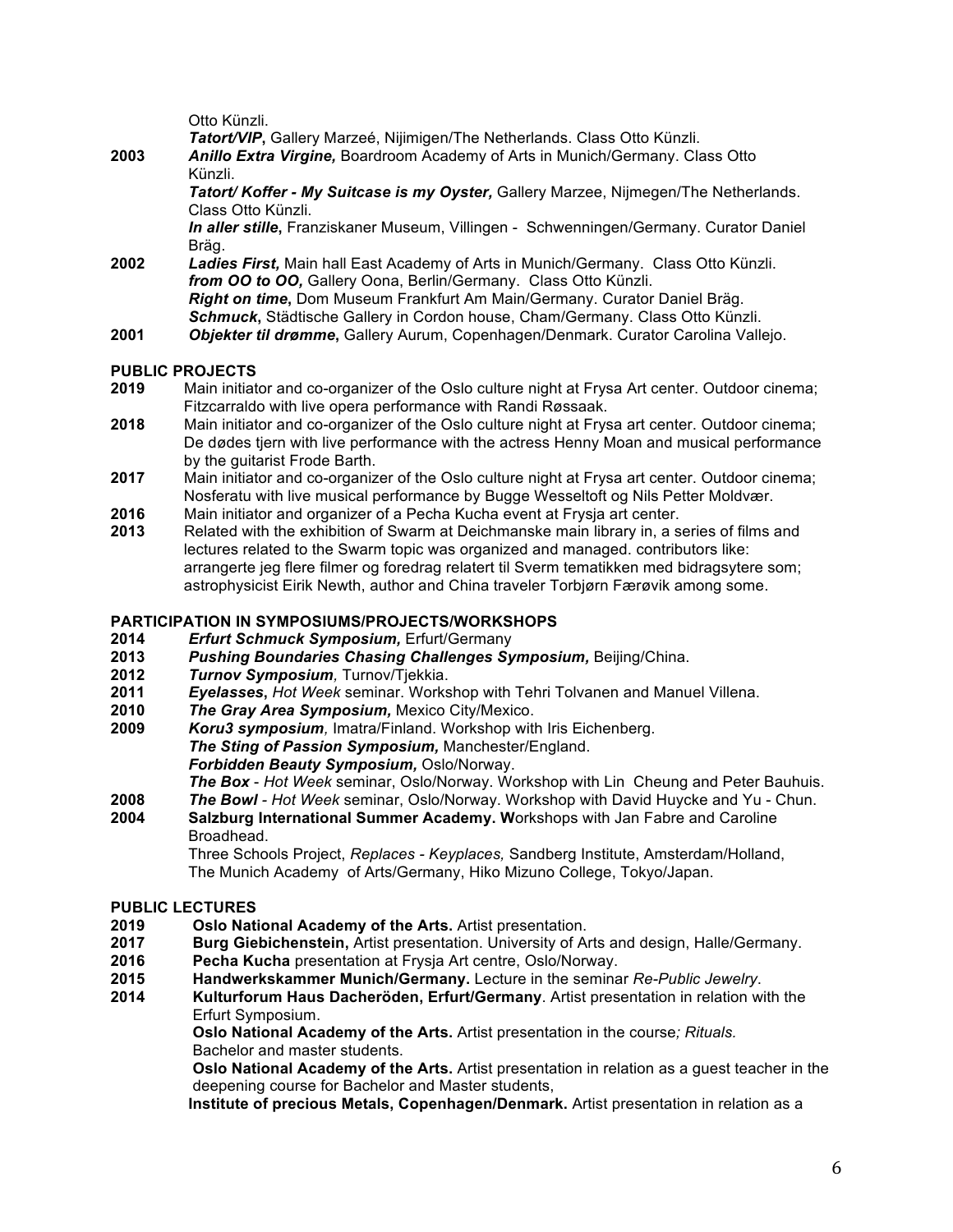guest teacher in the workshop; *Chaos - between - Order.* Bachelor and Master students.

- **2013 Kunstnernes Hus, Oslo/Norway.** Artist presentation in the seminar Subject Object Jewellery. An monthly craft critical initiative called Agenda, organised by the Oslo National Academy of the Arts. Moderator Yuka Oyama, **The China Millennium Monument, Beijing/China.** Artist presentation in the symposium; Pushing Boundaries Chasing Challenges,
- **2012 Turnov Secondary School of Applied Arts and College of Crafts, Turnov/Tjekkia**. Artist presentation in relation with the Turnov symposium.<br>**2011 Pecha Kucha** presentation, at the Norwegian Crafts
- Pecha Kucha presentation, at the Norwegian Crafts summer get together.
- **2010 Konstfack University of Arts and Design.** Artist presentation in relation with leading and teaching the workshop; A Rose isn`t just a Rose.
- **Biblioteca de México, Mexico City.** Artist presentation in the Symposium Gray Area. **2009 Oslo National Academy of Fine Arts.** Artist presentation in the seminar; Forbudt skjønnhet (Forbidden Beauty), **Museum of Science and Industry, Manchester/England.** Artist presentation in relation with the symposium *The Sting of Passion.* **Gallery Norsu, Helsinki/Finland.** Artist presentation in relation with the seminar: *Materialtretthet (Material Fatigue*). **2008 Oslo National Academy of Fine Arts.** Artist presentation in the seminar: *Hot Week; The Bowl.* **Nordenfjeldske Arts and Craft Museum, Trondheim/Norway.** Artist presentation in the
	- seminar *Materialtretthet (Material Fatigue).*

**Holbæk Art School Holbæk/Denmark.** Artist presentation.

- **2006 The Round Tower, Copenhagen/Denmark.** Artist presentation in relation with the 10th year jubilee of the Au Art workshop community, and the exhibition Smykkenes Avantgarde, (The Avantgarde of Jewellery),
- **2002 The Art Academy in Munich/Germany.** Lecture about Tibetan jewellery traditions.
- **2000 The Technical School of Copenhagen/Denmark.** Lecture about Tibetan jewellery traditions.
- **1999 The Technical School of Copenhagen/Denmark.** Lecture about Tibetan jewellery traditions
- **1996****The Norwegian Goldsmith Association.** Lecture about Tibetan jewellery traditions
- **1996****The Norwegian Tibetan committee.** Lecture about Tibetan jewellery traditions

### **PUBLICATIONS:**

**Books**

- **2013** *Contemporary Jewellery in Perspective,* Lark Publisher. ISBN 978-1-4547-0277-1
- **2011** *21st Century Jewellery,* Lark Publisher. ISBN 978-1-60059-521-0
- *On Jewellery***,** Arnoldsche Art Publishers. ISBN 978-3-89790-349-4
- **2009** *Hvem Hva Hvor***,** Schibsted Publication, p 170. ISBN 978-82-516-2703-0
- **2008** *Compendium Finale,* Darling Publications.
- **2005** *New Directions in Jewellery***,** Black Dog Publishing. ISBN 1-904-7722-19-6 *500 Brooches***,** Lark Books. ISBN 1-57990-612-5

### **Catalogues:**

- **2019** *Schmuckismus,* Arnoldsche Art Publishers.
- **2017** *Medusa,* **Jewels and Taboos.** *Ajavahe, Time difference. Norwegian Craft`s paper.* *On Collecting,* page 97 – 103, a Norwegian Crafts publication.
	- Arnoldsche Art Publishers. ISBN978-3-89790-493-4
- **2015** *15.Erfurter Schmucksymposium,* Verband Bildener Künste Thüringen.
- **2014** *AJF best of Interviews,* p 86. ISBN 978-0-615-98047-8
- **2013** *Pushing Boundaries Chasing Challenges,* Beijing International Contemporary Metal Art Exhibition, p 074. ISBN 978-7-5149-0998-2 *Schmuck***,** German Craft Council Publication.
- **2012** *Open Art`12,* p.106, 107, initiative Munich Contemporary Galleries.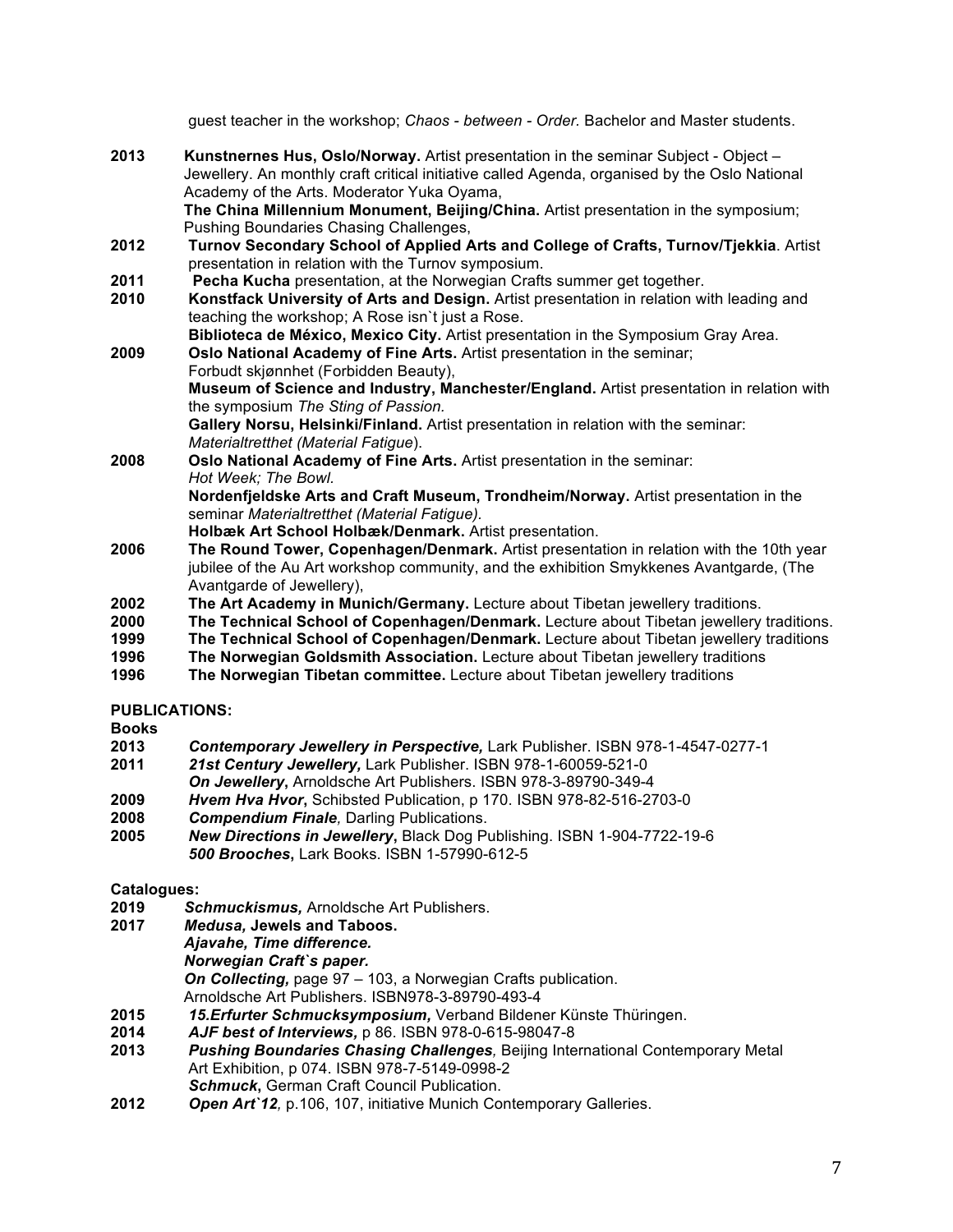|                   | Mirror Mirror, Gallery Suzy Solidor, Cagnes Sur Le Mer/France                                                                                                                   |  |  |
|-------------------|---------------------------------------------------------------------------------------------------------------------------------------------------------------------------------|--|--|
| 2011              | Castles, miniatures, Astrology and Alchemy: Carraresi's Padua in Contemporary<br>Jewellery. Published by the Padua Municipality, Cultural department.<br>ISBN 978-88-88610-29-0 |  |  |
|                   | This is another song about death. Published by Group Six.                                                                                                                       |  |  |
|                   | <b>Under that Cloud.</b> Published by Jo Bloxham/Picnic Creative.                                                                                                               |  |  |
| 2010              | Gray Area, Contemporary Jewellery and Cultural Diversity. Published by the Mexican<br>Library.                                                                                  |  |  |
|                   | Norwegian Art Yearbook 2010, Pax Publishers, page 115. ISBN 978-82-530-3347-1                                                                                                   |  |  |
|                   | Lingam; Arnoldsche Art Publishers, page 79. ISBN 978-3-89790-325-8                                                                                                              |  |  |
| 2009              | Koru3, Imatra/Finland, Saimaa University of Applied Sciences Publication.<br>ISBN 978-952-5714-21-0                                                                             |  |  |
|                   | The Sting of Passion, Manchester/England.                                                                                                                                       |  |  |
| 2008              | Materialtretthet, Norwegian Crafts Triennial. Norwegian Crafts Publisher.<br>ISBN 978-82-994283-2-3                                                                             |  |  |
|                   | Nanna Melland, Publication supported by the Debut Prize at the Art Academy of Munich.                                                                                           |  |  |
|                   | Des Wahnsinns Fette Beute, Arnoldsche Art Publisher. ISBN 978-3-89790-281-7                                                                                                     |  |  |
| 2007              | Glasswear, Arnoldsche Art Publisher. ISBN 978-3-89790-274-9                                                                                                                     |  |  |
|                   | Kunst treibt Blüten, Arnoldsche Art Publisher. ISBN 978-3-89790-277-0                                                                                                           |  |  |
|                   | Absolute Beauty, Gallery of Legnica Publication.                                                                                                                                |  |  |
|                   | Schmuck, German Craft Council Publication.                                                                                                                                      |  |  |
|                   | Des Habits et nous Vêtir nos Identités, Rennes University Publication.                                                                                                          |  |  |
| 2006              | ISBN 978-2-7535-0386-1<br>Unlimited, presenting jewellery out of the box. Amsterdam, Munich, Tokyo.                                                                             |  |  |
|                   | Tatort Tatwort, Gallery Marzee Publication.                                                                                                                                     |  |  |
|                   |                                                                                                                                                                                 |  |  |
| <b>Magazines:</b> |                                                                                                                                                                                 |  |  |
| 2015              | Kunsthåndverk, Norwegian craft Magazine. Nr 136, page 36 - 39.                                                                                                                  |  |  |
| 2014              | Deichmanbladet, No 1, page 1.                                                                                                                                                   |  |  |
| 2013              | Kunsthåndverk, Norwegian craft Magazine, Nr 3 and 4, page 12 - 19.                                                                                                              |  |  |
| 2012              | Baltic Jewellery, nr 22 page 56-59.                                                                                                                                             |  |  |
| 2011              | Metalsmith, page 56,57.                                                                                                                                                         |  |  |
| 2010              | Aktuell Kunst, Nr 2, Vintage 57, page 78.                                                                                                                                       |  |  |
|                   | Kunsthåndverk, Norwegian craft Magazine. Nr 116, page 19.                                                                                                                       |  |  |
| 2009              | Kunsthåndverk, Norwegian craft Magazine, Nr 114, page 17.                                                                                                                       |  |  |
|                   | Gull og Ur, Goldsmiths and Watchmakers Magazine, Nr 1/2009, page 11.                                                                                                            |  |  |
| 2008              | Kunsthåndverk, Norwegian Craft Magazine. Nr 110, page 34<br>Kunsthåndverk, Norwegian Craft Magazine. Nr 109, page 16/17                                                         |  |  |
|                   | Arnoldsche Art Publisher Magazine, p 22.                                                                                                                                        |  |  |
| 2007              | Tatort Bloody Mary, Marzee Magazine Nr 56.                                                                                                                                      |  |  |
|                   | Mock Up, Magazine for Design, p. 28,29,30.                                                                                                                                      |  |  |
| 2006              | Tatort Mark Your Territory, Marzee Magazine Nr 50.                                                                                                                              |  |  |
|                   | Kunsthåndverk, Norwegian Craft Magazine. Nr 99, p. 36, 37.                                                                                                                      |  |  |
| 2005              | Schweizerische Ärztezeitung, Swiss Medical Magazine,                                                                                                                            |  |  |
|                   | Medicorum Helveticorum publication, nr 51/52, p.2843/2844.                                                                                                                      |  |  |
|                   | Tatort Tatwort, Marzee Magazine Nr 44.                                                                                                                                          |  |  |
| 2004              | So En, Fashion Magazine Japan, p.101.                                                                                                                                           |  |  |
|                   | Art and Design International Jewellery Magazine, p 21, 22.                                                                                                                      |  |  |
|                   | Tatort VIP, Marzee Magazine Nr 38.                                                                                                                                              |  |  |
| 2003              | Tatort Koffer, Marzee Magazine Nr 32.                                                                                                                                           |  |  |
|                   | Newspapers:                                                                                                                                                                     |  |  |
| 2017              | Tone Vigeland and other Norwegian Jewelers presented in a Norwegian Craft Paper,                                                                                                |  |  |
|                   | page 32 - 37.                                                                                                                                                                   |  |  |

**2008** Dagbladet.